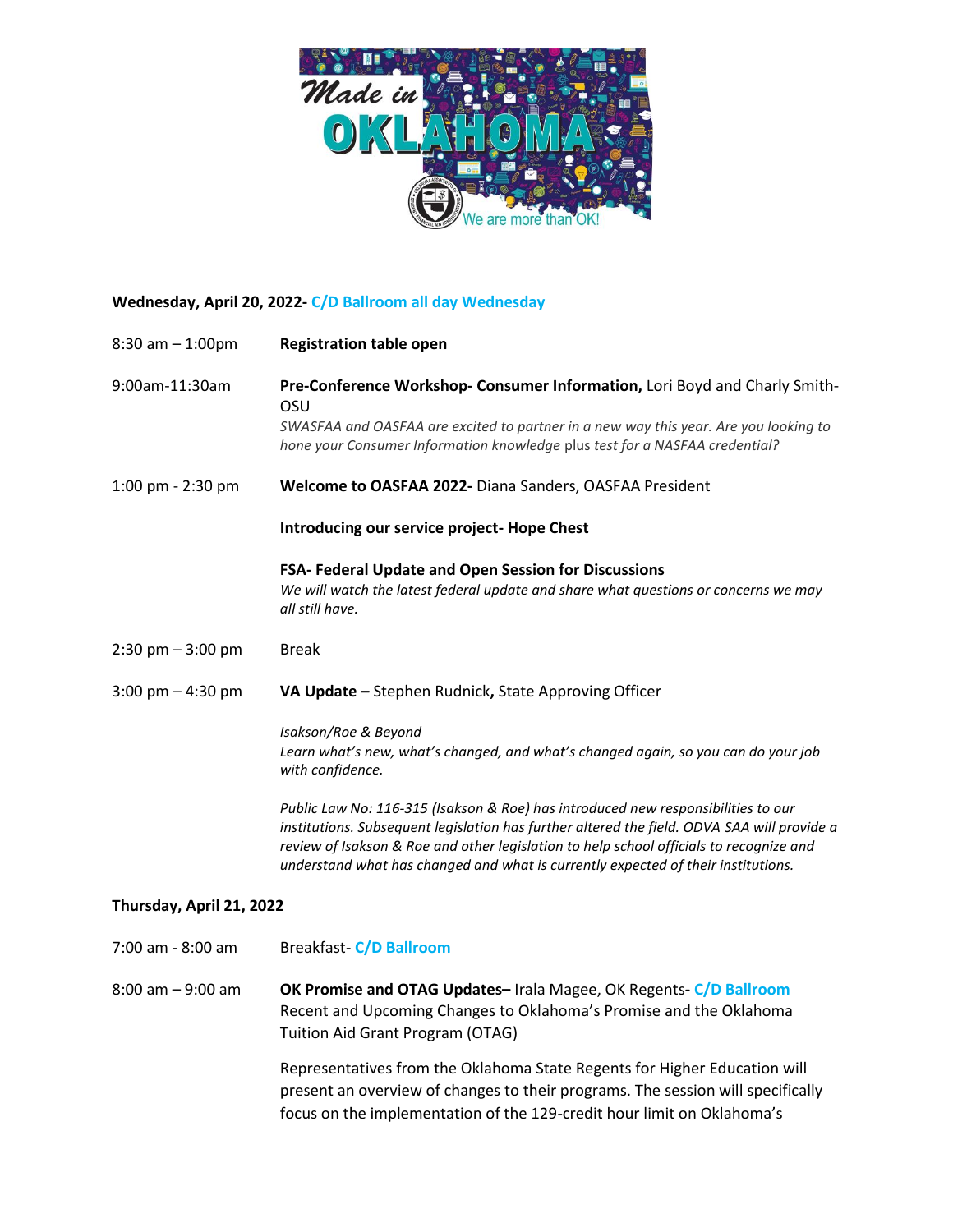Promise payments and the new Oklahoma Tuition Aid Grant (OTAG) awarding procedures for the 2022-23 academic year.

9:00 am – 10:00 am **NASFAA Update – Inside the Beltway,** Karen McCarthy, Vice President of Public Policy and Federal Relations at NASFAA- **C/D Ballroom**

> *This NASFAA Federal Update will provide an overview of the latest happenings in Washington, including a high-level landscape of the current political climate in D.C. with a focus on federal financial aid policy and how it has impacted students and institutions in recent years. Overall trends in student aid will be discussed including recent legislative and regulatory activity, reauthorization proposals and predictions for how student aid funding will fare in future budget negotiations. Movement within the Department of Education concerning negotiated rulemaking and updates from Federal Student Aid (FSA) will also be discussed. The session will also provide an overview of NASFAA-led projects, services, and advocacy efforts. Lastly, while the COVID-19 pandemic is still in effect, updates related to funding or relief measures will also be covered.*

10:00 am – 10:30 am Break

10:30 am – 12:00 pm **Morning Breakouts**

## A/B **Pandemic Professional Judgments: Balancing Student Needs, Compliance, and Administrative Burden-** Mandy Sponholtz, Blue Icon

*Professional judgment requests are on the rise. So are stress levels from students,*  families, and financial aid staff. How do you balance 1) following published guidance, 2) *requesting the appropriate amount of documentation, and 3) providing good customer service? This session will review the options available to help students through professional judgment and provide strategies for managing difficult situations.*

**E/F When your "Business" impacts your "Business"**- Lou Murry, Earnest *A mental health awareness discussion, as we look into how stress, personal and professional issues, depression, anxiety and perspectives within us impact others, our productivity and our drive. We will review data regarding these issues at the workplace, ponder correlations happening at home, hear testimony regarding one's battle with depression and offer suggestions on how to relight our spark and passions that make us successful.*

### **Maynard- Making their Money Matter: Best Practices for Talking to Students about their Finances-** Sara Lorenzen, OCAP

*Talking to students about their money can be challenging under the best circumstances… and are they really listening anyway? Join us as we discuss some best practices for communicating with your students about their finances during and after college. We'll also highlight the many helpful resources provided by the Oklahoma College Assistance Program.*

**Joyner**- **Financial Aid DX: Digital Transformation -** Bill Alt, Campus Logic *When considering the next step in your financial aid office strategy, the impact it will have on the daily lives of your students and staff must be at the top of the list. Hosted in the cloud, mobile-ready, and integration to core systems are all crucial factors, especially when addressing the digital divide and breaking down barriers to access? In*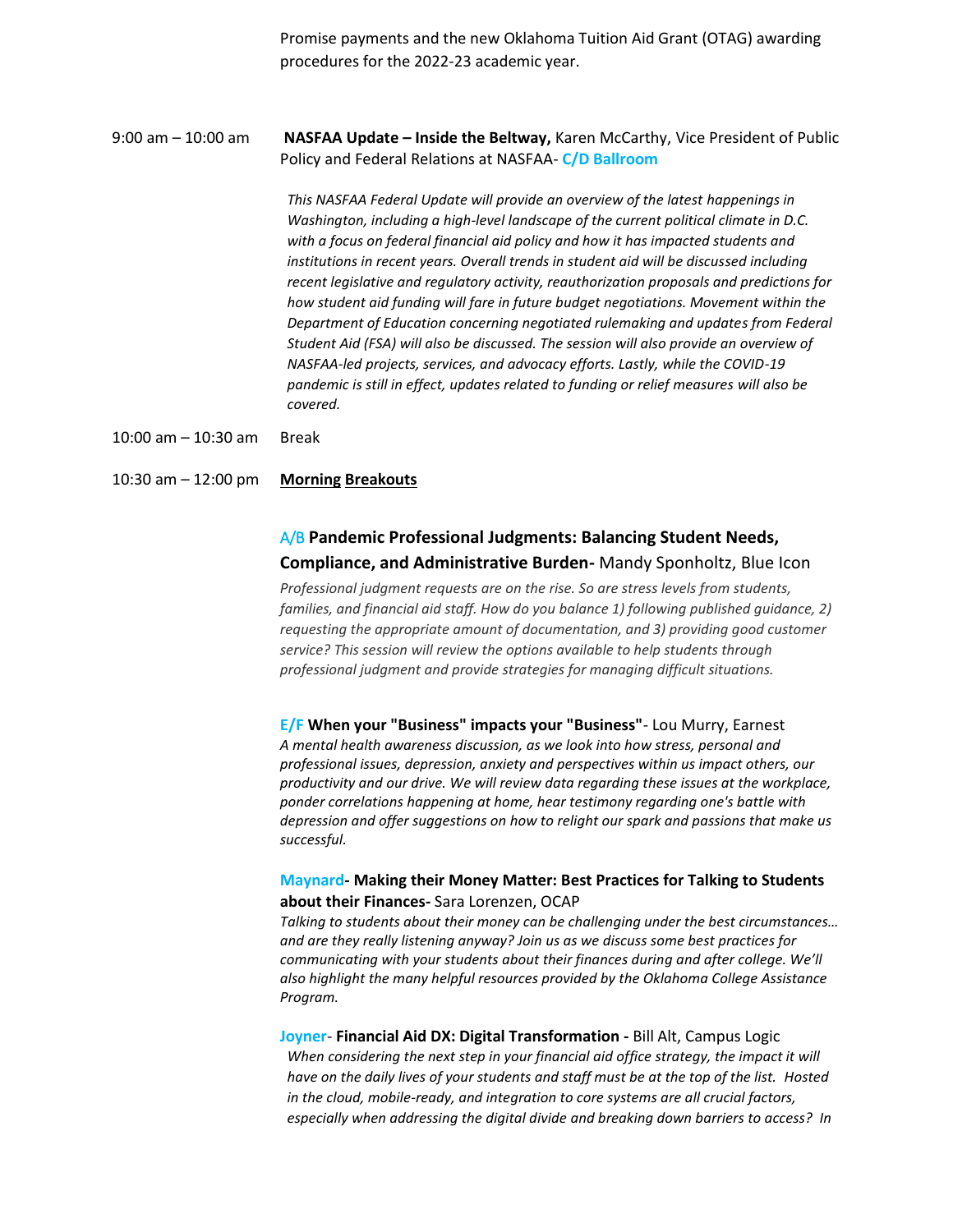*this session, you will learn from CampusLogic how to digitally transform the financial aid office on your campus and enhance the student experience with a virtual office strategy.*

12:00 pm – 2:00 pm **Lunch- C/D ballroom**

> **Keynote Speaker – Galen Culver, Reporter for KFOR's -Is this a Great State or What?**

#### 2:00 pm – 3:30 pm **Afternoon Breakouts**

**A/B- Understanding Your SAP Policy-** David Bartlett, FSA Training Officer *At least once per year, institutions must assess whether students are making SAP. This session will offer instruction on how to evaluate SAP in accordance with applicable laws and regulations. We will provide an explanation of key concepts such as qualitative and quantitative (pace) measurements, maximum time frame, warning and probation periods, appeals, and academic plans. Where appropriate, examples will be provided to help demonstrate the elements that a school is required to include in its SAP policy. Examples specific to clock hour programs or credit hour programs can be the focus, as requested.* 

**E/F - Communication Style -** Michelle Enriquez, Citizens Bank *How our awareness of someone's preferred communication style can help us c communicate more effectively with each other*

**Joyner- How America Pays for College- 2021 -** Robb Cummings, Sallie Mae *2021 was a year like no other. Join the discussion of findings of 'How* America Pays for College 2021 ‐ Sallie Mae's national research study. We'll explore what, if anything, has changed in the college experience, in how families value college education, and how they approached covering education costs through the pandemic year. We'll also touch on some of the key findings from Sallie Mae's recent research study, College Confidence: What America knows about paying for college.

3:30 pm – 4:00 pm Break

4:00 pm – 5:00 pm **Sector Meetings Joyner- 2 year-** M: Mindy Stufflebeam, Seminole State College **A/B- 4 year/Public and Private-** M: Caryn Pacheco, Cameron University **E/F- Career Tech-** Sandra McKnight, Financial Aid Coordinator

> *With all of the important changes for this year, we want to remind you that you are not alone! Meet with your school sector to hear and talk about unique situations that we are faced with in financial aid and beyond. Now is the time to collaborate and use each other's ideas. It is also a great networking opportunity with fellow financial aid administrators.*